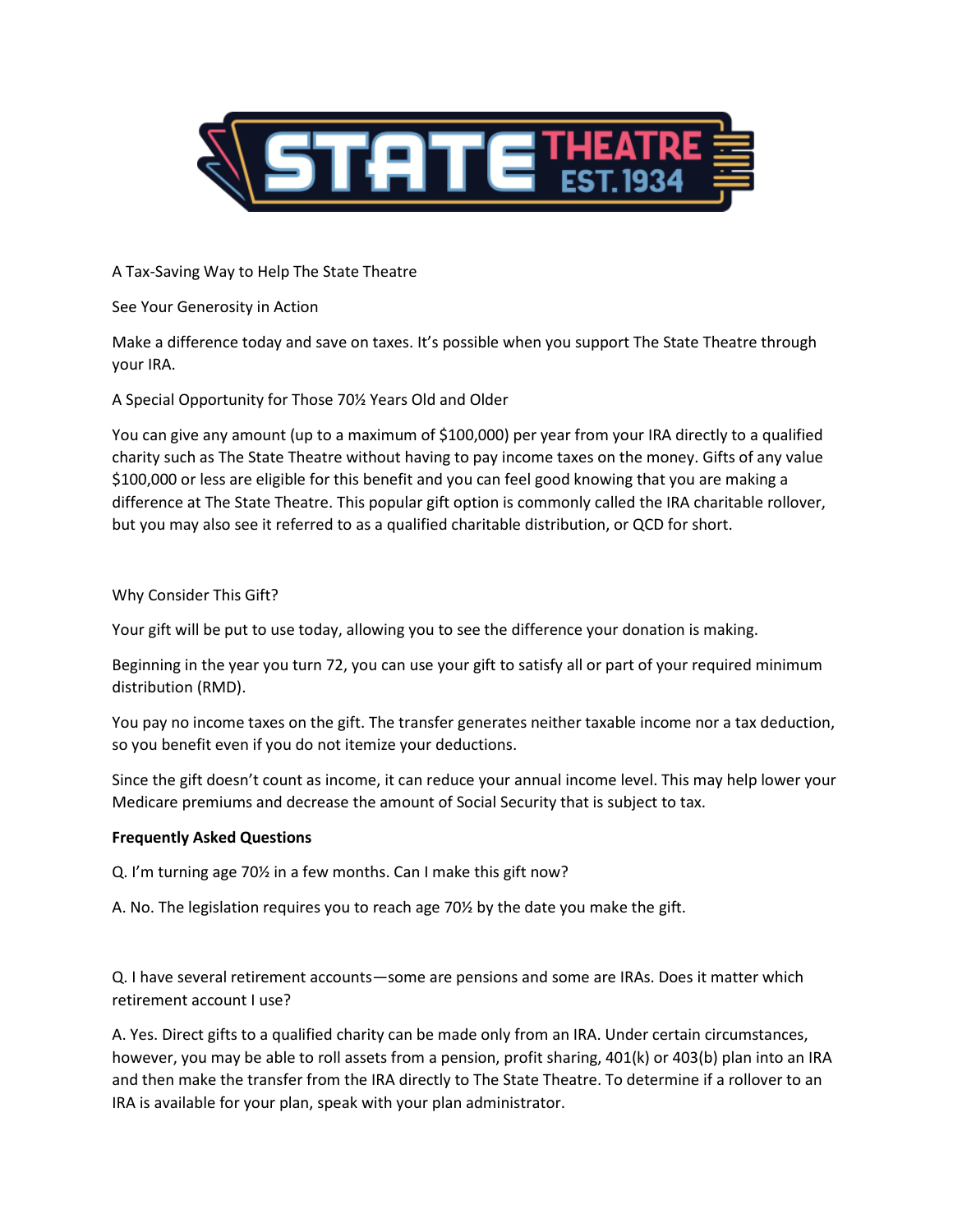Q. Can my gift be used as my required minimum distribution?

A. Yes, absolutely. Beginning in the year you turn 72, you can use your gift to satisfy all or part of your RMD.

Q. Do I need to give my entire IRA to be eligible for the tax benefits?

A. No. You can give any amount under this provision, as long as it is no more than \$100,000 per year. If your IRA is valued at more than \$100,000, you can transfer a portion of it to fund a charitable gift.

Q. When do I need to make my gift?

A. We must receive your gift by Dec. 31 for your donation to qualify this year. If you have check-writing privileges on your IRA, please mail your check by Dec. 18 in order to give us time to process your gift before the end of the year.

Q. I have two charities I want to support. Can I give \$100,000 from my IRA to each?

A. No. Under the law, you can give a maximum of \$100,000 per year. For example, you can give each organization \$50,000 this year or any other combination that totals \$100,000 or less. Any amount of more than \$100,000 in one year must be reported as taxable income.

Q. My spouse and I would like to give more than \$100,000. How can we do that?

A. If you have a spouse (as defined by the IRS) who is 70½ or older, they can also give any amount up to \$100,000 from their IRA.

Q. Can I use the transfer to fund life-income gifts like charitable remainder trusts or charitable gift annuities?

A. Unfortunately, the law does not permit using a qualified charitable distribution to establish a charitable gift annuity or a charitable remainder trust. However, you can designate some or all of your retirement plan assets to fund a charitable gift annuity or charitable remainder trust after your lifetime. A charitable trust or gift annuity provides lifetime income to your family or other loved ones. When the gift arrangement ends, the balance will support The State Theatre.

Q. I've already named The State Theatre as the beneficiary of my IRA. What are the benefits if I make a gift now instead of after my lifetime?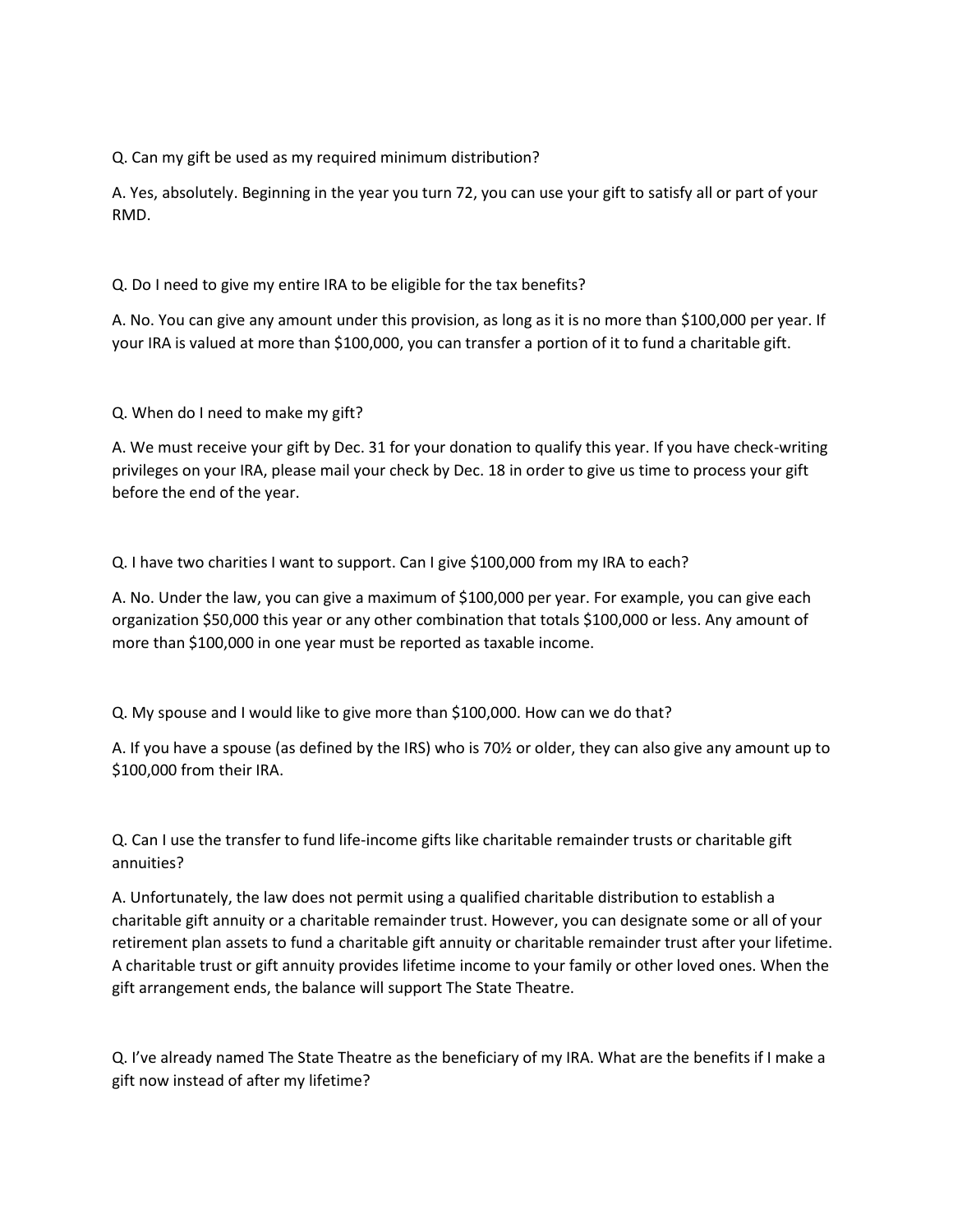A. By making a gift this year of any amount up to \$100,000 from your IRA, you can see your philanthropic dollars at work. You are jump-starting the legacy you would like to leave and giving yourself the joy of watching your philanthropy take shape. Moreover, you can fulfill any outstanding pledge you may have made by transferring that amount from your IRA as long as it is \$100,000 or less for the year.

## For Those 59½ Years Old or Older

If you're at least 59½ years old, you can take a distribution and then make a gift from your IRA without penalty. If you itemize your deductions, you can take a charitable deduction for the amount of your gift.

## At Any Age

No matter your age, you can designate The State Theatre as the beneficiary of all or a percentage of your IRA and it will pass to us tax-free after your lifetime. It's simple, just requiring that you contact your IRA administrator for a change-of-beneficiary form or download a form from your provider's website.

Tip: It's critical to let us know of your gift because many popular retirement plan administrators assume no obligation to notify a charity of your designation. The administrator also will not monitor whether your gift designations are followed. We would love to talk to you about your intentions to ensure that they are followed. We would also like to thank you for your generosity.

## Next Steps

Use our tool Take Action! Give From Your IRA to connect to your retirement provider.

Contact Kirstie Boyett- 209-527-4697 or kboyett@thestate.org to discuss using your IRA to support The State Theatre and our mission.

Seek the advice of your financial or legal advisor.

To include The State Theatre in your plans, please use our legal name and federal tax ID. Please let us know of your gift (many retirement providers assume no responsibility for letting nonprofits know of your intentions so your goals won't be honored).

Legal name: State Theatre of Modesto, Inc.

Legal address: 1307 J Street, Modesto, CA 95354

Federal tax ID number: 20-2468226

Endowment Legal name: State Theatre of Modesto Fund